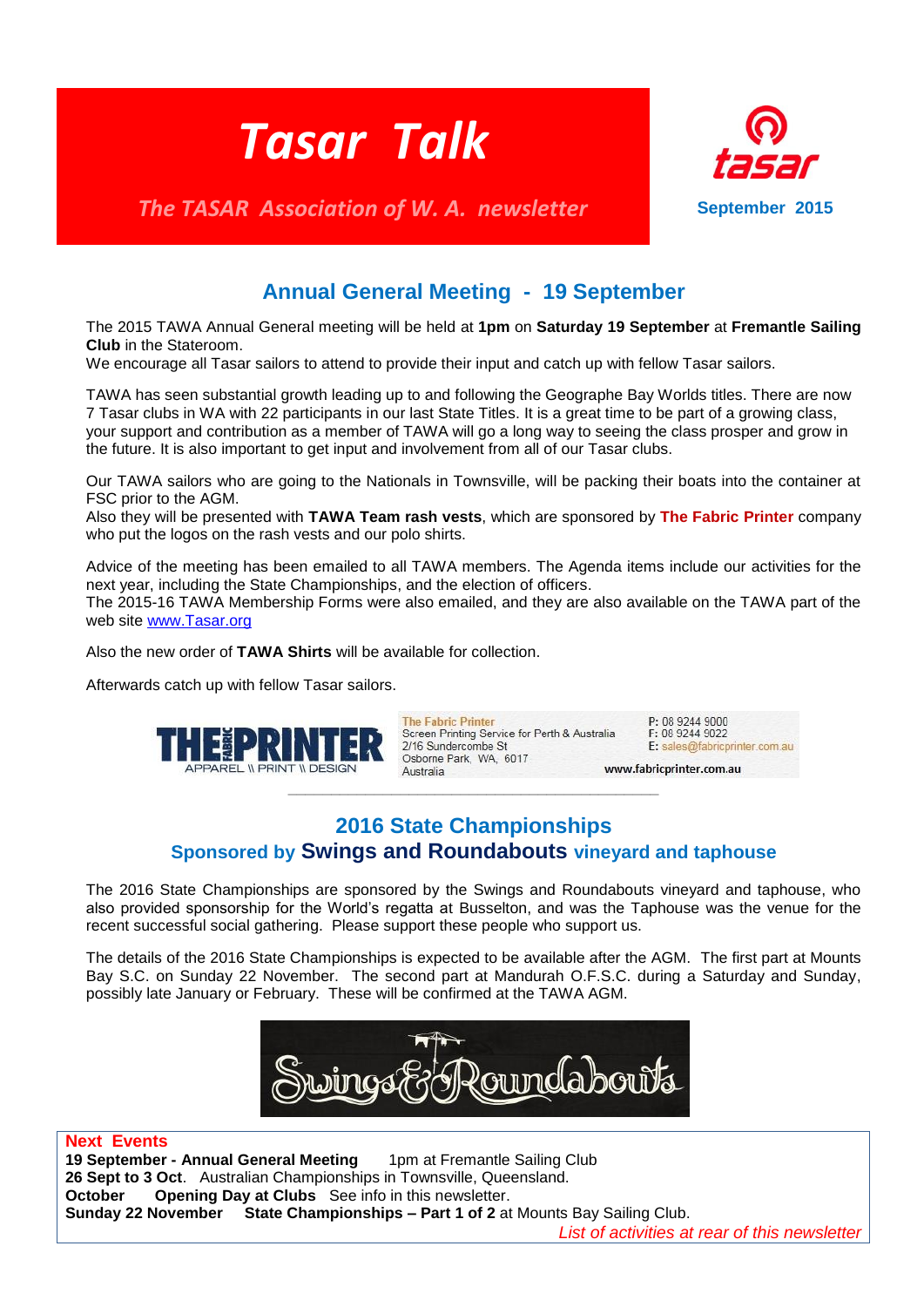

## **Swings Taphouse Social Event and Geographe Bay Yacht Club Winter Racing**

Over 20 members of the West Australian Tasar community attended the winter TAWA event on the first weekend of August in the Busselton /Margaret River region.

Swings Taphouse in Margaret River was the perfect venue for a rainy Saturday night.

Our table was situated between a raging fire and the bar, with plenty of room to mingle. For some of us it was the first opportunity to catch up with the Geographe Bay Tasar people since the Worlds. Excellent food, with beer and wine on tap, encouraged much reminiscing about the outstanding success of January 2015.

Conversation soon turned to the upcoming Nationals in Townsville. Our newest recruits, Doug and Ryan Kelly, were attracted to the Tasar after being heavily involved in volunteering for the Worlds and thinking it looked like a fun class to try.

Fortunately Sunday dawned a beautiful sunny day with light winds. Nine Tasars were rigged for the GBYC winter series races on Sunday morning. Three races were sailed with the help, once again, of some wonderful GBYC volunteers.

Scott and Julie Olsen won the day, with Doug and Ryan winning an encouragement award. It was Julie's first Tasar race in several years so crews at both ends of the fleet appreciated the pre-nationals training. In fact, the finish of the 3<sup>rd</sup> race saw the first 5 boats all finishing within seconds of each other.

Swings and Roundabouts wine provided some prizes for the day to round off a great weekend both on and off the water. Good luck to the 7 crews that are travelling to Townsville for the Nationals.

*Report by Fiona Lissiman (Social Secretary)*





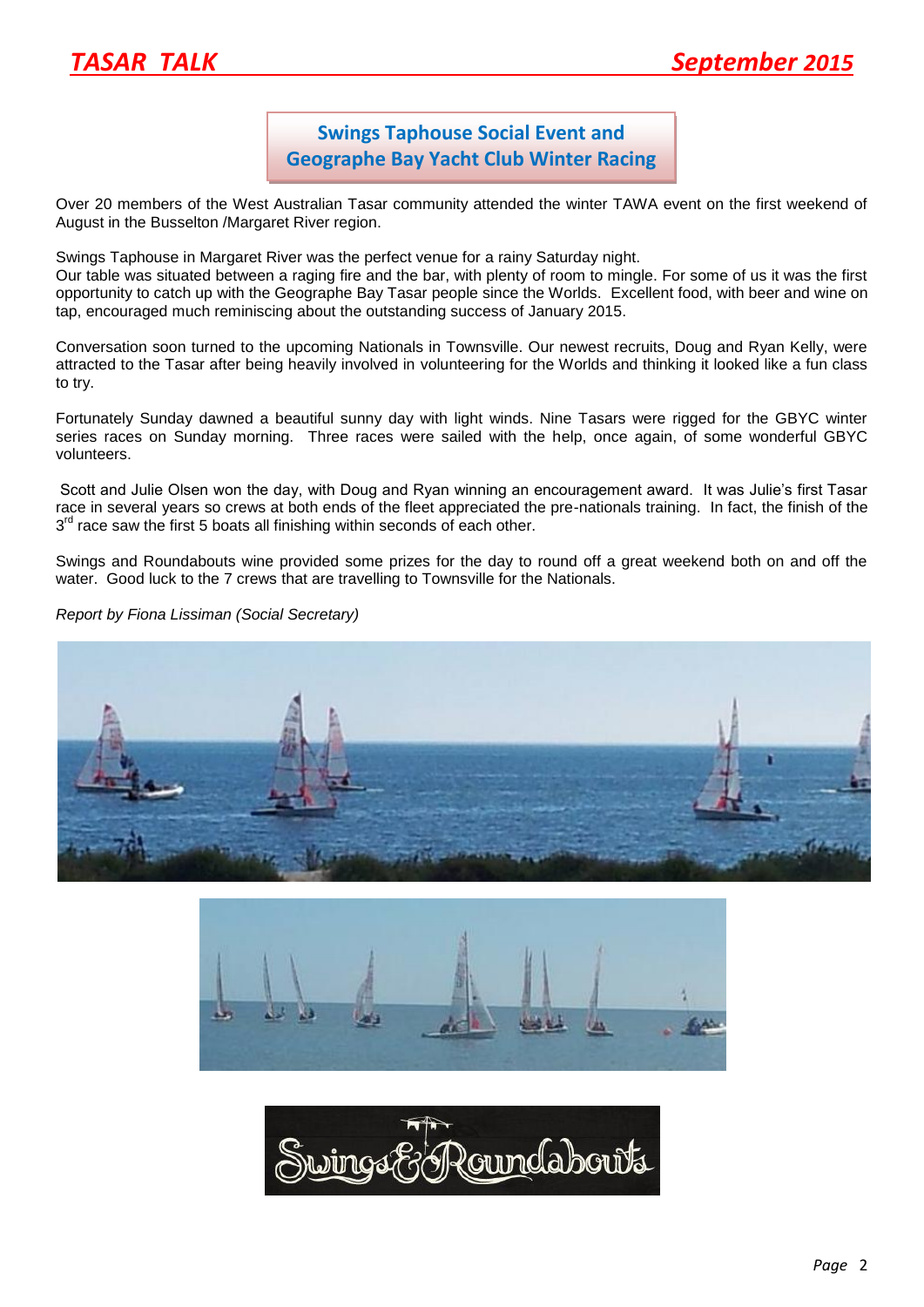# **Australian Championships at Townsville, Queensland 26 September to 3 October 2015**

To follow the action, to get results and news on the event, you can go to the web site [www.tasar.org/major](http://www.tasar.org/major-events/upcoming-events/2015/09/43rd-australian-nationals-townsville,-qld/)[events/upcoming-events/2015/09/43rd-australian-nationals-townsville,-qld/](http://www.tasar.org/major-events/upcoming-events/2015/09/43rd-australian-nationals-townsville,-qld/) which also has a link to the Facebook for the sailing Club [www.facebook.com/TownsvilleSailing](http://www.facebook.com/TownsvilleSailing) . There are photos of the sailing area and Club grounds.

We wish the best of luck, and hope all goes well for our seven boats from Western Australia, and look forward to hearing and seeing reports of their activities.

There has also been some fundraising for the TAWA Team at several of the sailing Clubs. HYC reported a good result, and we are waiting on reports from MBSC and GBYC.

**Deals for TAWA members**



**Monkeyfist Marine is an online chandler** and they have thrown their support behind Tasar sailing in WA. Monkeyfist Marine has agreed to help out the WA Tasar team with discounts on apparel and hardware. Also Monkeyfist Marine has **supplied state team rash vests which will be presented to the team at the TAWA AGM**. The WA team will proudly display **Monkeyfist marine** stickers for the regatta, and spread the word about Monkey fist marine and it's online store.

Check out the website<http://www.monkeyfist.com.au/> and get your new seasons sailing gear online from the convenience of your own home.

MonkeyFist can provide a **20% discount on the full retail price of most products** we have online (where a product is on sale or already at a discount, the TAWA 20% discount will apply to the full retail price).

There are a couple of exceptions to this: 12.5% discount Velocitek products, NOB, Harken, Plastimo, Wichard, Spinlock

5% discount EPIRB products

Given the discount being provided, I can't also provide free shipping on these orders, however shipping will only be charged at cost.

If anyone on the team and TAWA members (or their friends/family) wish to place an order, please ask them to email me directly [\(remy@monkeyfist.com.au\)](mailto:remy@monkeyfist.com.au) with a list of the product/s, quantity, size & colour (if applicable). I'll then be able to put together an invoice for their order and I'll send it back with options on processing payment.

If anyone has any questions, or there is anything else I can help with, please do not hesitate to get in touch with Remy . Mobile 0409 660 203 email [remy@monkeyfist.com.au](mailto:remy@monkeyfist.com.au)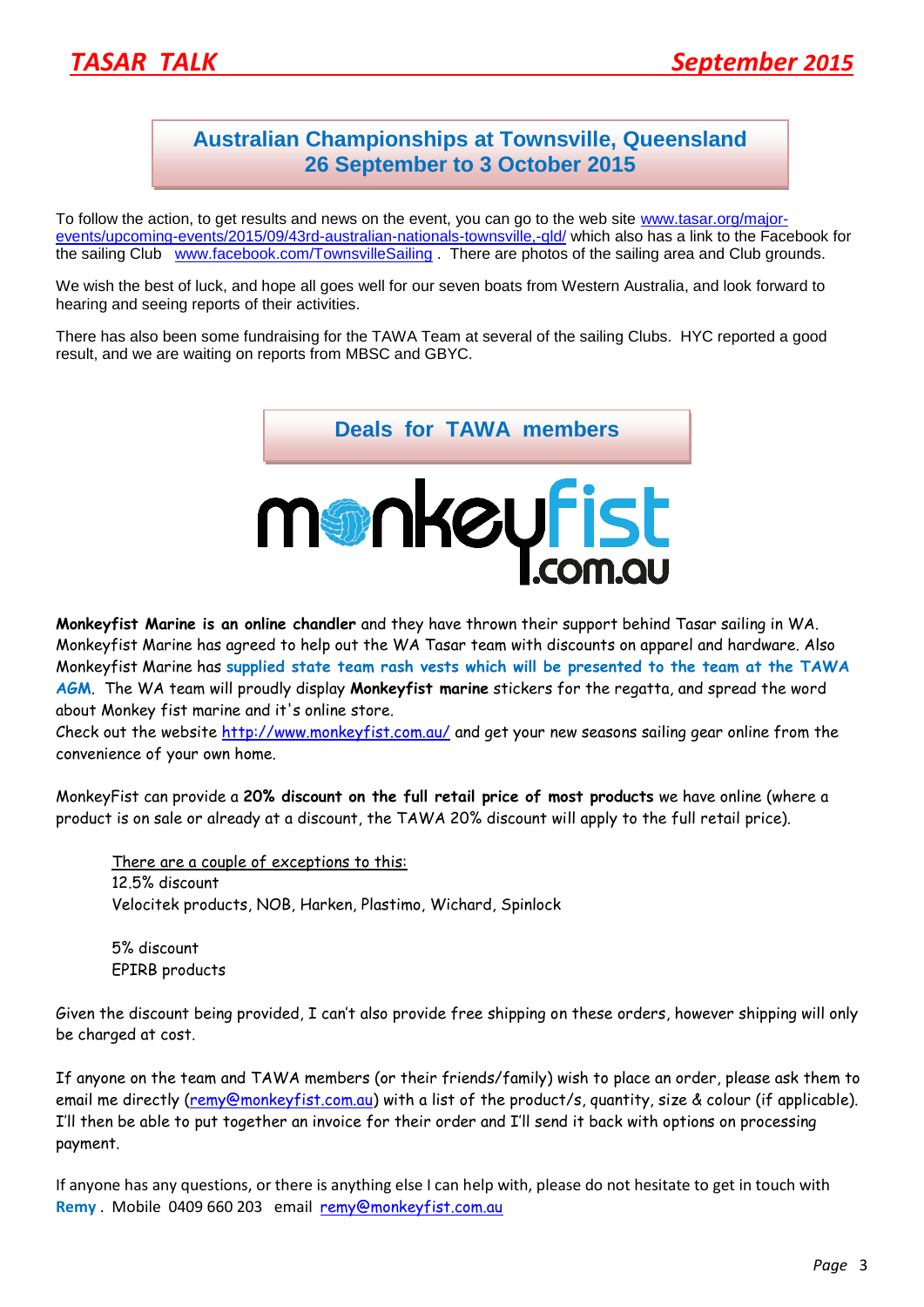# **Club Reports**

*Note that there are also Club items and events on our Facebook page and web site*.

#### **. Hillarys Yacht Club .**

The last two days of our Winter Series were sailed during August. The weather was kind to us on both days, and although it was quite gusty at times it was good to at last have some sunshine and no rain. Everyone seemed pleased to be able to go sailing again.



All dinghy Classes and Keel boats at HYC will be taking part in the "Barts Bash" worldwide sailing event which is held on 20 September at Clubs around the world. It is rumoured that the racing will not be too serious and be more of a fun activity.

All Tasar sailors are invited to take part in our Opening Day race and celebrations on Sunday 4 October. The Opening Ceremony starts about 1pm which includes a sail past with dinghies as part of it, then the races start at 2:15pm.

Greg J.



*No other Club reports were received.*

*Please send reports so we can help promote sailing at your Club.*

**Contributions** are due by **Monday 26th October 2015** for the next **Tasar Talk** newsletter to contain information for activities in November to January 2016. Contributions can be emailed to the TAWA Publicity Officer, Greg at [gjennings1@bigpond.com](mailto:gjennings1@bigpond.com) . Photos and stories/comments are welcome.

### **Help to promote Tasar activities and your Club**

\_\_\_\_\_\_\_\_\_ \_\_\_\_\_\_\_\_

by sending comments, stories and photos for either our newsletter, Facebook page or web site to our Publicity Officer, or your Club Tasar representative.

#### **See TAWA on Facebook**

at [www.facebook.com/tasarsWA.](http://www.facebook.com/tasarsWA)

#### **Tasar web site**

The **Tasar web site** [www.tasar.org](http://www.tasar.org/) contains **TAWA** at [www.tasar.org/regions/australia/western-australia/](http://www.tasar.org/regions/australia/western-australia/)

which includes sections on items such as our Programme of Events, Results of Tasar events, photo gallery, TAWA contacts, Club contacts & information, State Championships section, State Championship records, Membership information & forms, and History. Contributions and suggestions are welcomed by the **TAWA Publicity Officer**, Greg at

[gjennings1@bigpond.com](mailto:gjennings1@bigpond.com) . Photos are welcome. **Tasar pamphlet** is available on our web site

# **For Sale**

**Tasar top section** 3 parts – bare (no fittings) Assembly and fit out required \$579.50

These are **all new items** at low cost. They were spares for the recent Worlds.

Available now from TAWA in Perth.

Contact Kayne Binks 0411 699 822

### **Tasars Wanted.**

**Advertise Tasars and equipment here for** *free***, and also on the Tasar web site for** *free***.**

Send details, and a photo if available, to the TAWA Publicity Officer, Greg, at **[gjennings1@bigpond.com](mailto:gjennings1@bigpond.com)**